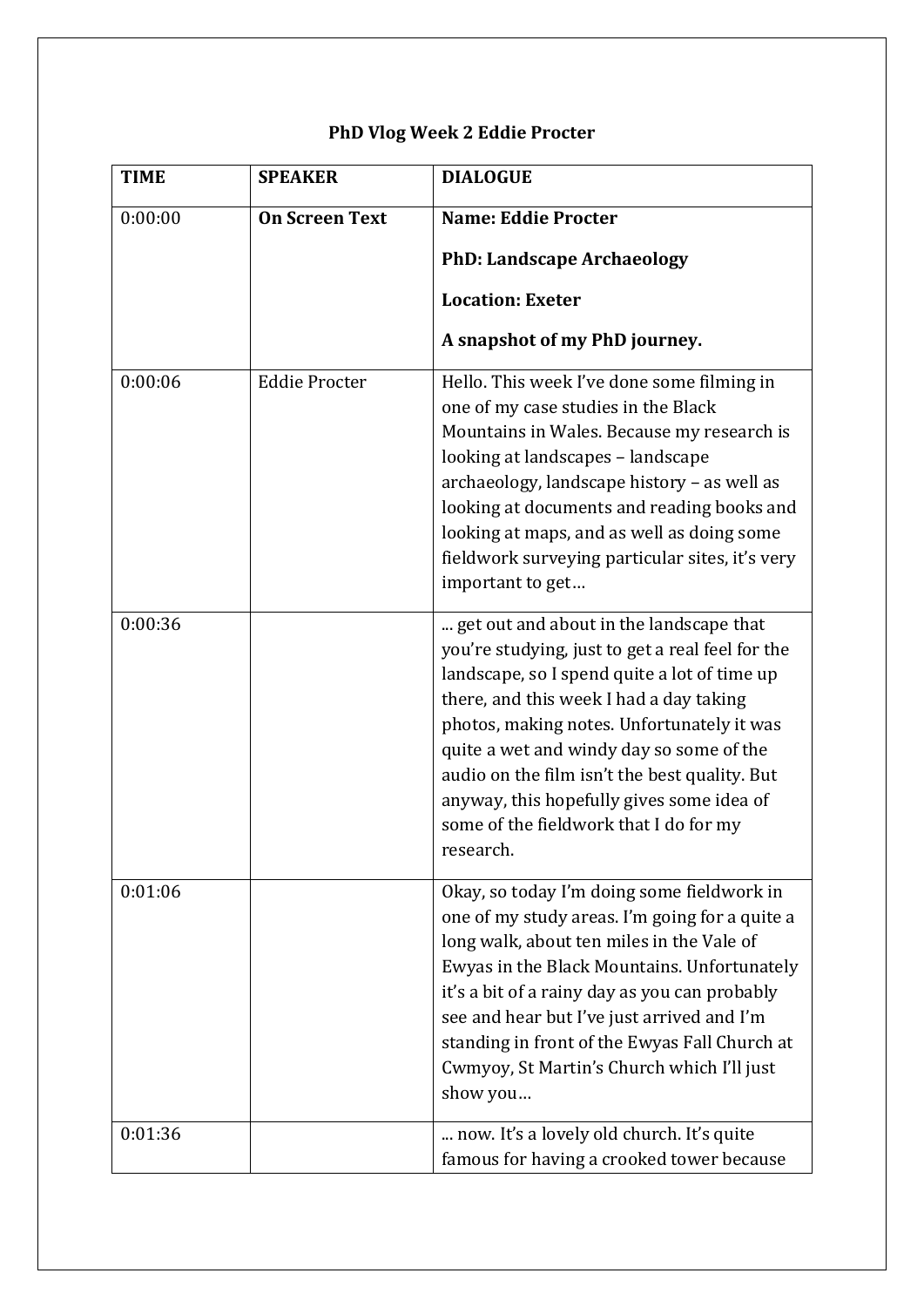|         | it's built on a landslip and so it's ever so<br>slowly falling down. But I'm going to be<br>walking round taking photos of the<br>landscape if I could see it through the clouds.<br>Various landscape features and also just<br>taking notes                                                                                                                                                                                 |
|---------|-------------------------------------------------------------------------------------------------------------------------------------------------------------------------------------------------------------------------------------------------------------------------------------------------------------------------------------------------------------------------------------------------------------------------------|
| 0:02:06 | which I'm going to use in my thesis because<br>one of the things I'm looking at is the<br>perception of landscape. So that's about how<br>people feel when they're in the landscape. So<br>by going on these walks which I call<br>experiential walks, then I'm kind of recording<br>how I'm feeling about the landscape and how<br>I'm responding to the fact that I'm looking at<br>a landscape that was once an area where |
| 0:02:36 | a monastic house was the main landowner,<br>the main farmer, etc. So yeah, I'm going to<br>spend the next few hours in the rain doing<br>that. So I'll sign off now and I'll probably do<br>another one of these when I'm a bit soggier<br>halfway through the walk. The River Honddu<br>after a few days rain.                                                                                                               |
| 0:03:06 | This is the site of the old manorial mill at<br>Cwmyoy which is now just a pile of rubble<br>and trees. There's the river. You can see why<br>people in the medieval period wanted to<br>harness the power of water. So I'm standing<br>up on the ridge above Cwmyoy                                                                                                                                                          |
| 0:03:36 | in the mist. I was hoping to film from a<br>lovely a few minutes away from here where<br>you've got a fantastic view down the valley,<br>you can see the whole landscape before you,<br>but today, you would see absolutely nothing.<br>Behind me is the revenge stone or Dialgarreg.<br>It's thought that [unclear 0:03:58].                                                                                                 |
| 0:04:06 | [Unclear 0:04:06] and it's commemorated by<br>this tone. So this is a kind of good indication<br>of kind of deep history still being alive in the<br>landscape and it does seem quite a                                                                                                                                                                                                                                       |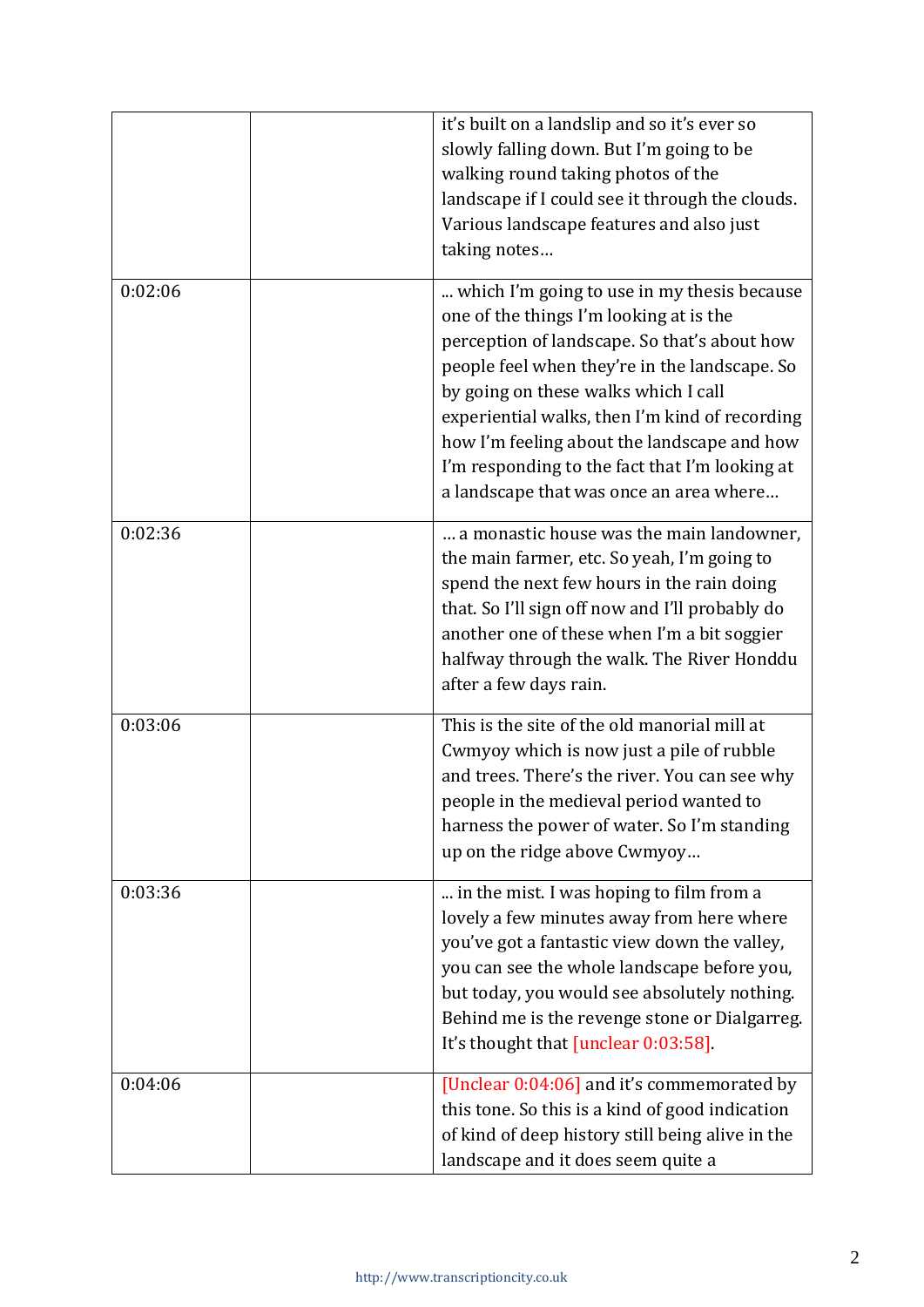|         | malevolent spot when you visit here today in<br>the mist and the rain and the wind. But hey,<br>that's partly what I'm trying to capture with<br>my landscape study                                                                                                                                                                                                                                                                   |
|---------|---------------------------------------------------------------------------------------------------------------------------------------------------------------------------------------------------------------------------------------------------------------------------------------------------------------------------------------------------------------------------------------------------------------------------------------|
| 0:04:36 | this kind of mixture of understanding the<br>history of the landscape and how it was used<br>and farmed and worked, but also how people<br>perceived and experienced the landscape<br>[unclear 0:04:51] memories that come<br>shocking events that are still remembered<br>and still commemorated. The landscape<br>nearly 1,000 years later.                                                                                         |
| 0:05:06 | So there you go, a bit of my fieldwork there,<br>so I'm going to plod on in the rain. Here's the<br>view of the landscape, not so great today, but<br>certainly [unclear 0:05:24]. So I was going to<br>talk about the field systems and the route<br>ways and the different land use that you can<br>see from this spot but I don't think I will                                                                                     |
| 0:05:36 | though! I'll just show you the mist and the<br>wind! Okay, so that's an example of some of<br>my fieldwork when I'm out and about in one<br>of the landscapes that I'm looking at for my<br>PhD. So just to connect that with my actual<br>PhD, the purpose of going out in the<br>landscape is that                                                                                                                                  |
| 0:06:06 | for each of my case studies that I'm looking<br>at, I'm going to be doing several walks<br>through the landscape which I'll then include<br>notes and photographs and maps of as part<br>of my actual thesis and that's partly because<br>I'm interested in how the landscape is<br>perceived in the present day; so looking<br>literally walking through an historic<br>landscape but it's also useful for me to<br>actually look at |
| 0:06:36 | places and sites and features in the<br>landscape rather than just looking at maps<br>and documents so it brings it to life. It's also a                                                                                                                                                                                                                                                                                              |